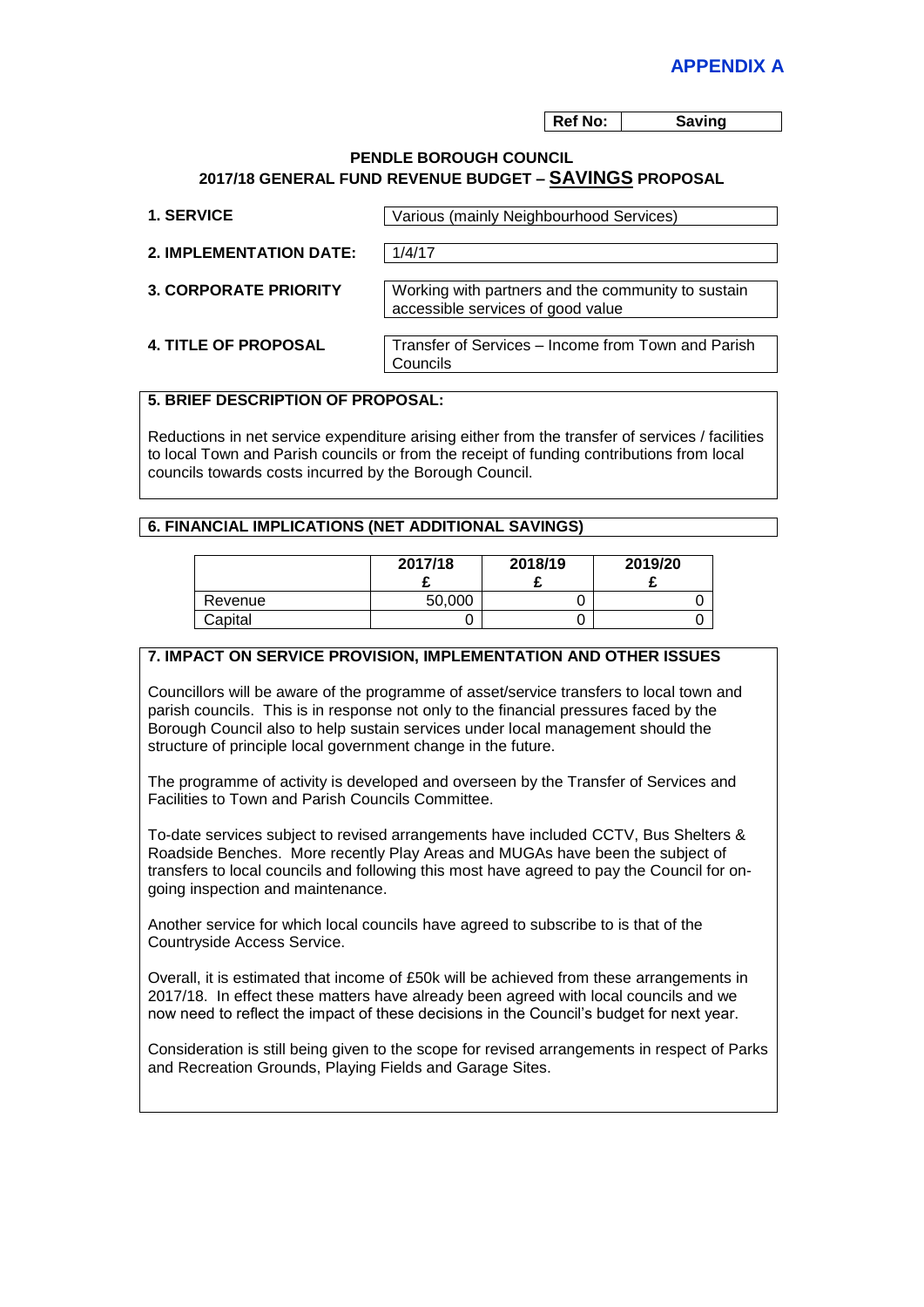**Ref No: Saving** 

#### **PENDLE BOROUGH COUNCIL 2017/18 GENERAL FUND REVENUE BUDGET – SAVINGS PROPOSAL**

| 1. SERVICE                   | <b>Financial Services (Liberata)</b>                                                    |  |
|------------------------------|-----------------------------------------------------------------------------------------|--|
| 2. IMPLEMENTATION DATE:      | 1/4/17                                                                                  |  |
| <b>3. CORPORATE PRIORITY</b> | Working with partners and the community to sustain<br>accessible services of good value |  |
| <b>4. TITLE OF PROPOSAL</b>  | Full impact following the transfer of Colne Town Hall to<br>Town and Parish Councils    |  |

# **5. BRIEF DESCRIPTION OF PROPOSAL:**

## **6. FINANCIAL IMPLICATIONS (NET ADDITIONAL SAVINGS)**

|         | 2017/18 | 2018/19 | 2019/20 |
|---------|---------|---------|---------|
| Revenue | 20,000  |         |         |
| Capital |         |         | u       |

## **7. IMPACT ON SERVICE PROVISION, IMPLEMENTATION AND OTHER ISSUES**

A report to the Executive  $26<sup>th</sup>$  May, 2016 agreed the transfer of Colne Town Hall to the Town Council for a nominal consideration of £1. It is the Town Council's intention to staff the building and use it as a community hub with a mix of occupiers.

Completion of the transfer is expected in late 2016 and assuming this is achieved the current budgetary provision for the building (net of rent income) will no longer be required, saving an estimated £20k in 2017/18.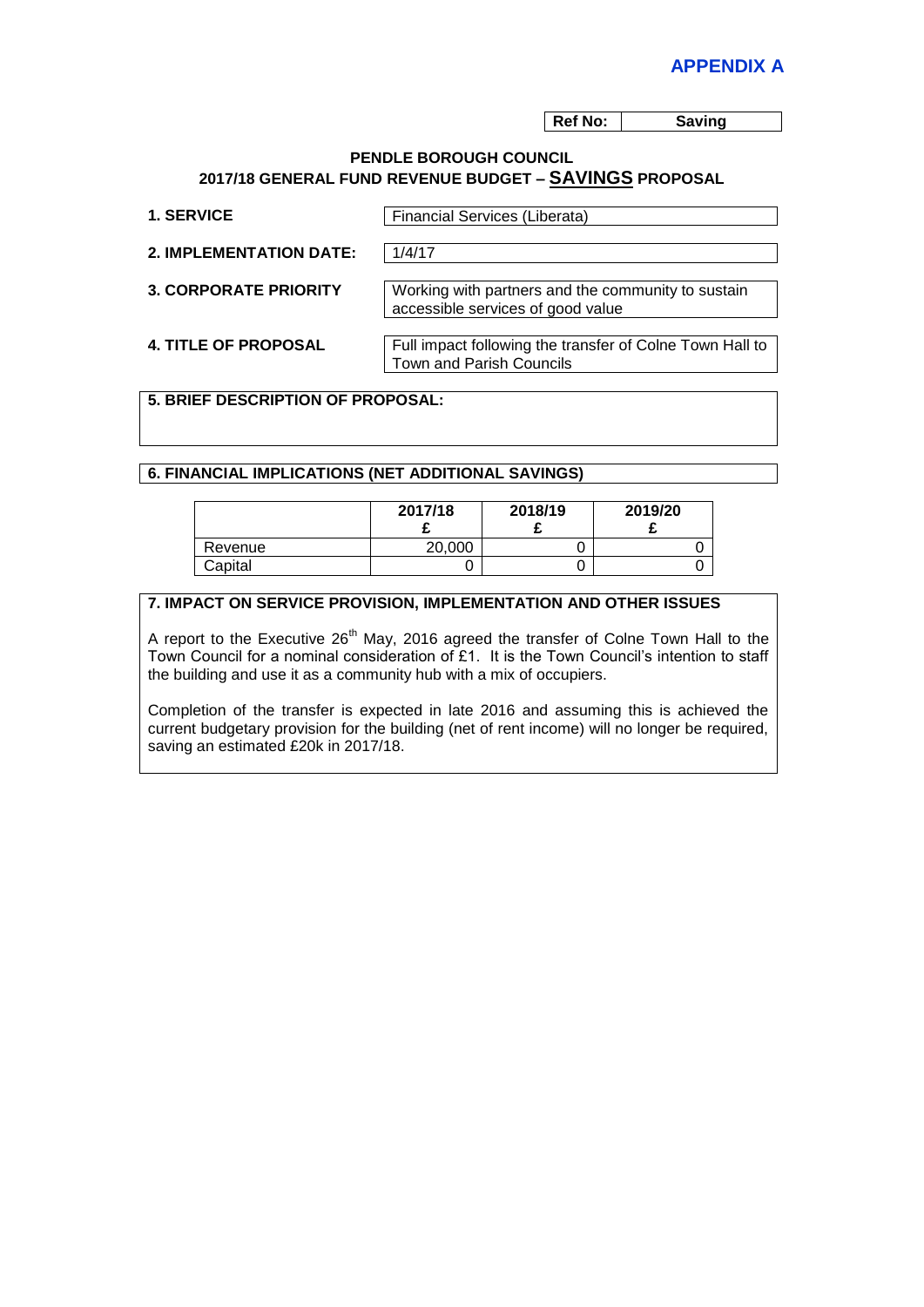**Ref No: Saving** 

#### **PENDLE BOROUGH COUNCIL 2017/18 GENERAL FUND REVENUE BUDGET – SAVINGS PROPOSAL**

| <b>1. SERVICE</b>              | <b>All Services</b>                 |
|--------------------------------|-------------------------------------|
| <b>2. IMPLEMENTATION DATE:</b> | 1/4/17                              |
| <b>3. CORPORATE PRIORITY</b>   | <b>All Corporate Priorities</b>     |
| <b>4. TITLE OF PROPOSAL</b>    | <b>Management of Staffing Costs</b> |

#### **5. BRIEF DESCRIPTION OF PROPOSAL:**

To reduce the overall cost of staffing; in 2017/18 primarily by non-filling posts currently vacant and in subsequent years by a range of measures which will determined in due course and discussed with Members, Staff and Unions as appropriate.

### **6. FINANCIAL IMPLICATIONS (NET ADDITIONAL SAVINGS)**

|         | 2017/18 | 2018/19 | 2019/20 |
|---------|---------|---------|---------|
| Revenue | 200,000 | 200,000 | 200,000 |
| Capital |         |         |         |

## **7. IMPACT ON SERVICE PROVISION, IMPLEMENTATION AND OTHER ISSUES**

#### **2017/18**

Work is on-going to develop the Council's budget for 2017/18 and this has identified further scope to reduce staff costs mainly as a result of currently vacant posts. A saving of £200k is proposed for 2017/18 and this can be achieved by a combination of :

- not recruiting to vacant posts (unless such recruitment is essential);
- voluntary resignations;
- requests for flexible retirement (whereby savings arise on employer pension contributions and from reduced hours of work whilst retaining experienced staff prior to full retirement).

### **Post 2017/18**

The figures shown above are indicative at this stage and no decisions have yet been taken. Given the scale of savings required it will be necessary to consider a range of measures which will mirror those adopted in previous budget rounds (i.e. voluntary redundancy, early retirement, part-time / flexible working etc.)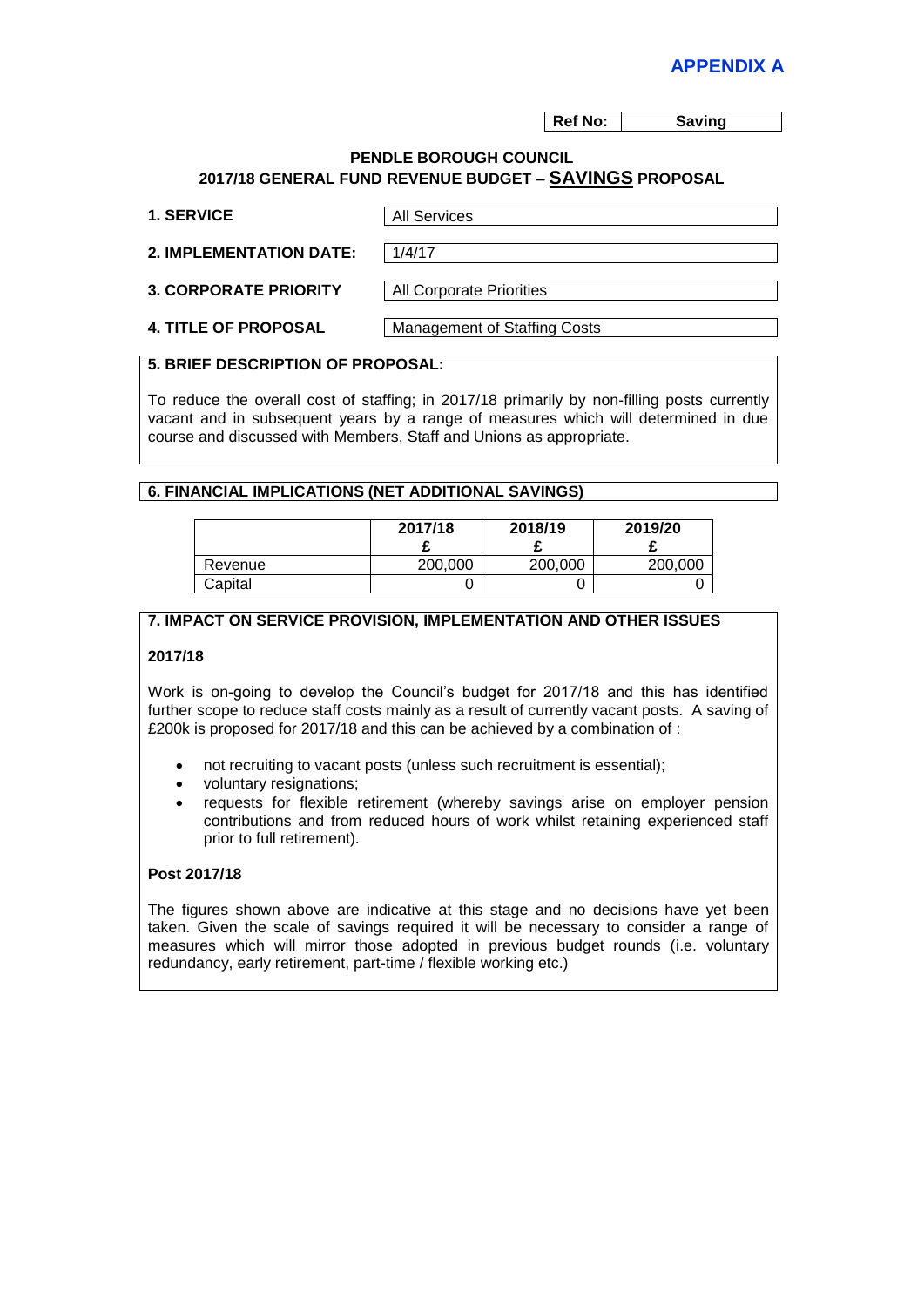**Ref No: Saving** 

#### **PENDLE BOROUGH COUNCIL 2017/18 GENERAL FUND REVENUE BUDGET – SAVINGS PROPOSAL**

| <b>1. SERVICE</b>              | Financial Services (Liberata IT)                                   |
|--------------------------------|--------------------------------------------------------------------|
| <b>2. IMPLEMENTATION DATE:</b> | 1/4/17                                                             |
| <b>3. CORPORATE PRIORITY</b>   | Maintaining a sustainable, resilient and efficient<br>organisation |
| <b>4. TITLE OF PROPOSAL</b>    | Software Rationalisation (IDOX)                                    |

## **5. BRIEF DESCRIPTION OF PROPOSAL:**

Production of digitised mapping tool to provide a uniformed system across the Council.

#### **6. FINANCIAL IMPLICATIONS (NET ADDITIONAL SAVINGS)**

|         | 2017/18 | 2018/19 | 2019/20 |
|---------|---------|---------|---------|
| Revenue | 50,000  |         |         |
| Capital |         |         |         |

#### **7. IMPACT ON SERVICE PROVISION, IMPLEMENTATION AND OTHER ISSUES**

In February 2015 the Council approved capital investment in new software designed to rationalise a number of applications which used property related information and data.

The systems include those used by Planning, Housing, Environmental Health, Waste Services, Licensing and Land Charges. Each operated as a stand-alone system with separate licensing and running costs albeit with a common dependency on property based information.

The information was not held in one uniform database which could be shared across all applications. Each application held its own information which, over time, has led to inconsistencies and duplicated records. A number of the systems were developed inhouse prior to 2005 and Council supported the business case to rationalise this arrangement.

Since then a project has been underway to implement an integrated solution called 'Uniform' developed by IDOX. The software was procured via the Council's partnership arrangement with Liberata.

Under this arrangement the Council will benefit from savings on licence and support costs linked to the various different applications that IDOX will replace. This saving is estimated at £50k in 2017/18.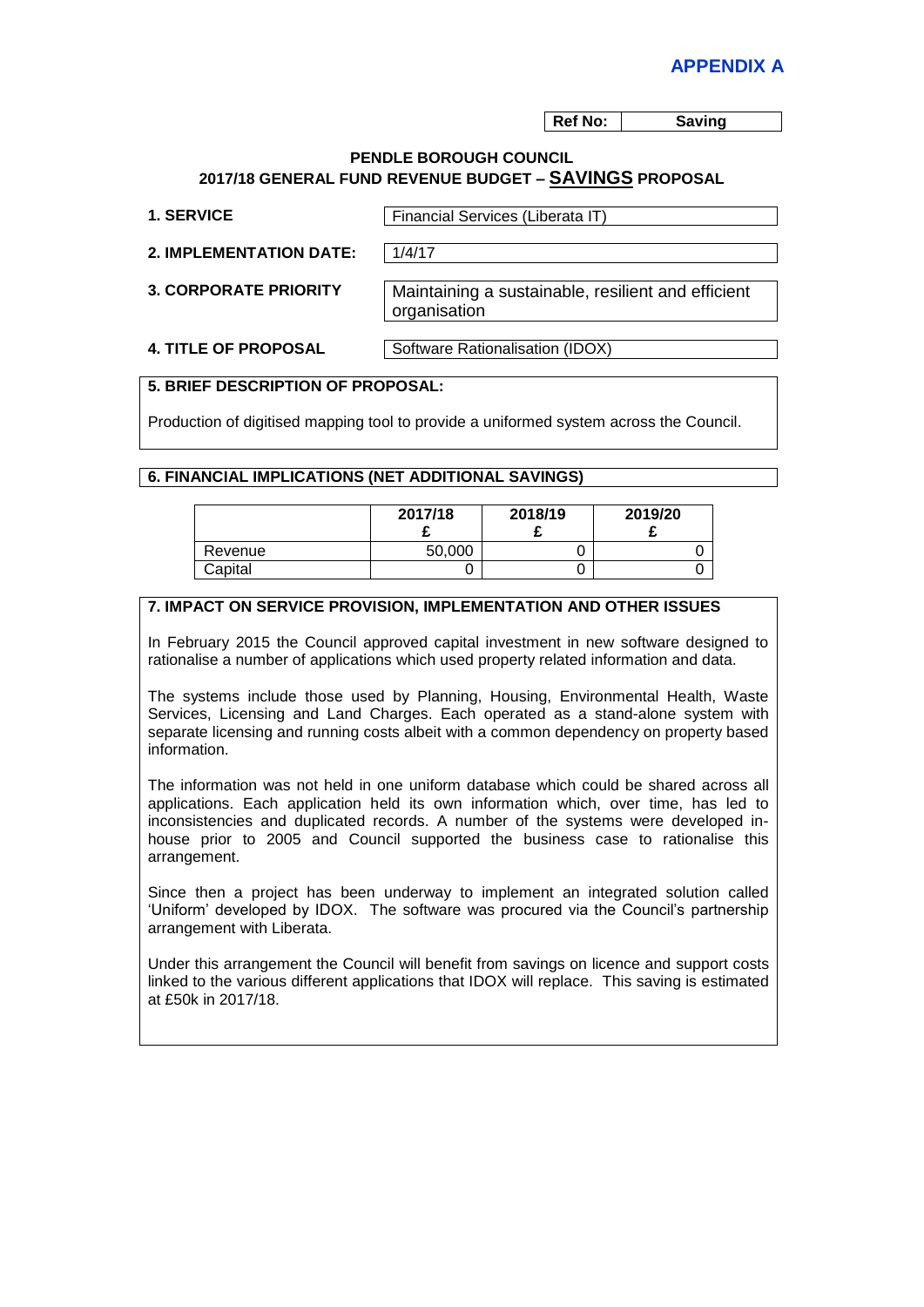**Ref No: Saving** 

#### **PENDLE BOROUGH COUNCIL 2017/18 GENERAL FUND REVENUE BUDGET – SAVINGS PROPOSAL**

| <b>1. SERVICE</b>              | Financial Services (Liberata IT)                                   |
|--------------------------------|--------------------------------------------------------------------|
| <b>2. IMPLEMENTATION DATE:</b> | 1/4/17                                                             |
| <b>3. CORPORATE PRIORITY</b>   | Maintaining a sustainable, resilient and efficient<br>organisation |
| <b>4. TITLE OF PROPOSAL</b>    | Rationalisation of Telephones / Related IT                         |

## **5. BRIEF DESCRIPTION OF PROPOSAL:**

The overall budget for 2016/17 for telephones is £69,330 and mobiles £20,040. It is the intention to review our procurement arrangements and drive savings of at least £10,000 in 2017/18.

### **6. FINANCIAL IMPLICATIONS (NET ADDITIONAL SAVINGS)**

|         | 2017/18 | 2018/19 | 2019/20 |
|---------|---------|---------|---------|
| Revenue | 10,000  |         |         |
| Capital |         |         |         |

## **7. IMPACT ON SERVICE PROVISION, IMPLEMENTATION AND OTHER ISSUES**

The budgets for both telephony network and mobiles underspent by c£8k in 2015/16. This is being reviewed and in addition it is proposed to consider whether through revised procurement arrangements there is any scope to generate further savings.

For this purpose a target saving of £10k is proposed for 2017/18.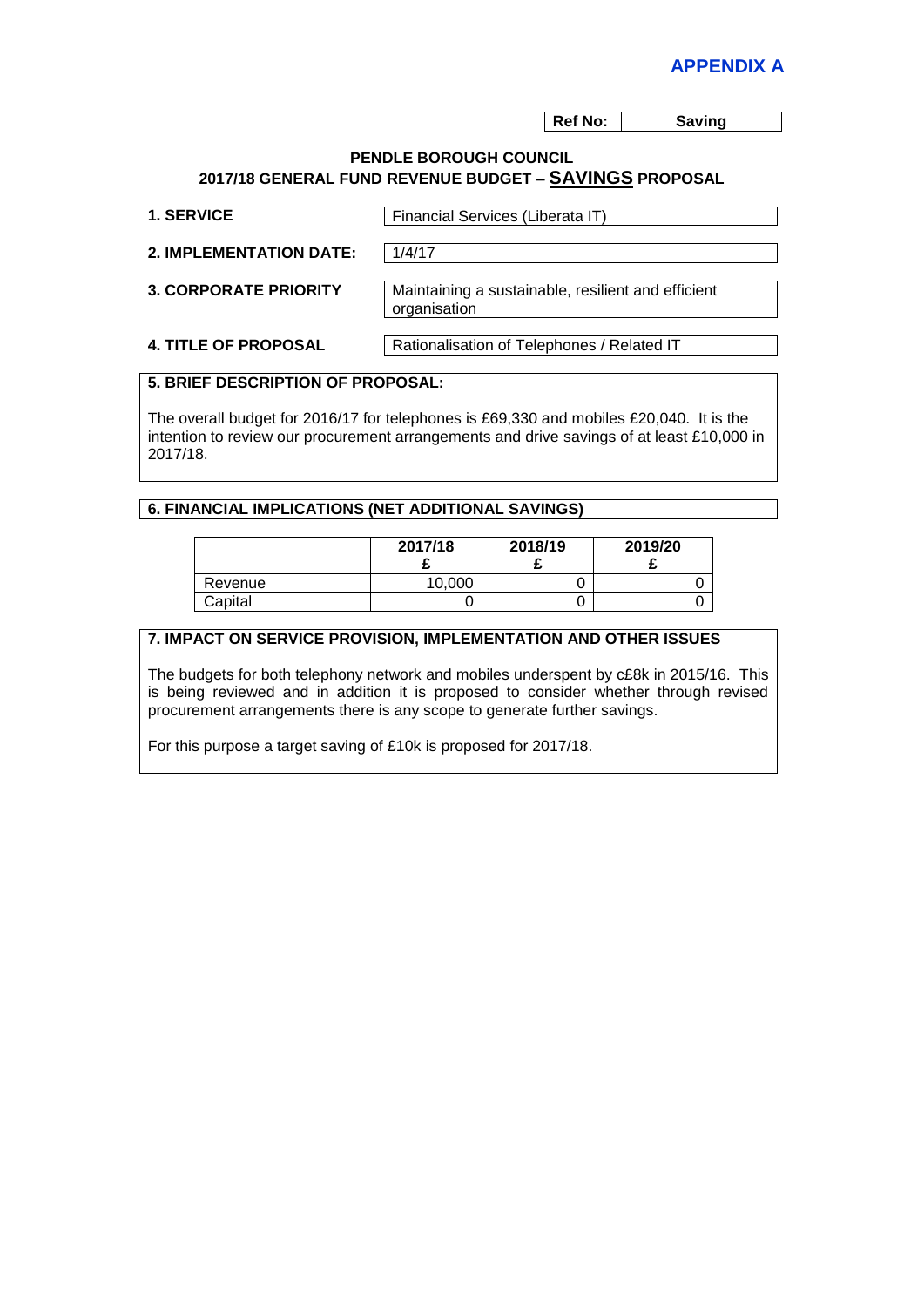**Ref No: Saving** 

#### **PENDLE BOROUGH COUNCIL 2017/18 GENERAL FUND REVENUE BUDGET – SAVINGS PROPOSAL**

| <b>1. SERVICE</b>              | <b>Financial Services (Liberata Property)</b>       |  |
|--------------------------------|-----------------------------------------------------|--|
| <b>2. IMPLEMENTATION DATE:</b> | 1/4/17                                              |  |
| <b>3. CORPORATE PRIORITY</b>   | Creating jobs and sustaining strong economic growth |  |
| <b>4. TITLE OF PROPOSAL</b>    | Reduction in Property R&M budget                    |  |

#### **5. BRIEF DESCRIPTION OF PROPOSAL:**

To reduce the budget for Property repairs and maintenance from 2017/18.

#### **6. FINANCIAL IMPLICATIONS (NET ADDITIONAL SAVINGS)**

|         | 2017/18 | 2018/19 | 2019/20 |
|---------|---------|---------|---------|
| Revenue | 30,000  |         |         |
| Capital |         |         |         |

#### **7. IMPACT ON SERVICE PROVISION, IMPLEMENTATION AND OTHER ISSUES**

The budget in the current year for the day to day repair and maintenance to all Council property is £120,000.

It is the intention to review the repairs and maintenance budget with a view to adopting a more proactive approach with a focus more on planned rather than reactive maintenance. Subject to agreement works of this nature would be funded from capital receipts rather than fall on the revenue budget.

As a result of the above, in 2017/18, it is intended to reduce the revenue budget by £30,000.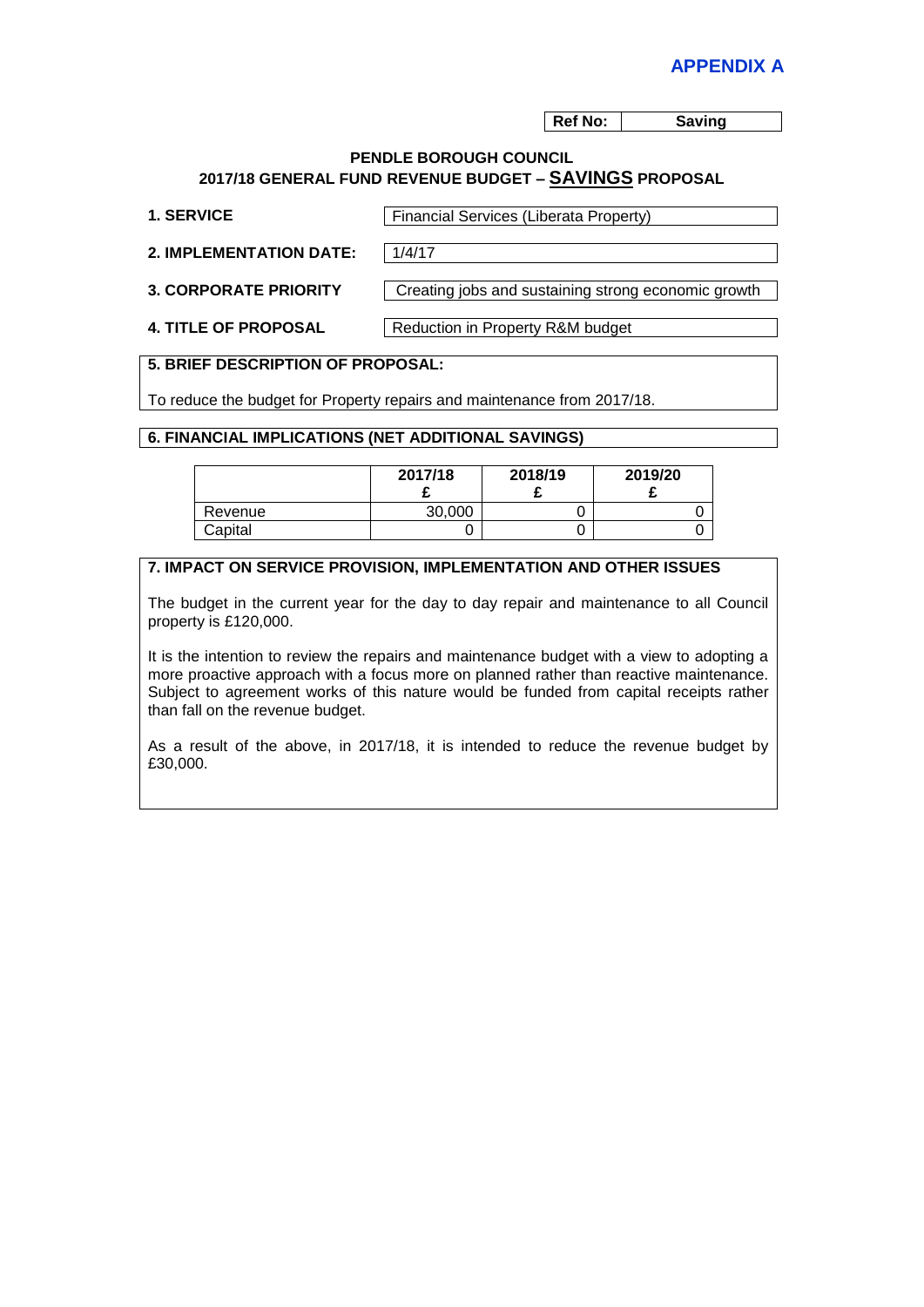**Ref No: Saving** 

#### **PENDLE BOROUGH COUNCIL 2017/18 GENERAL FUND REVENUE BUDGET – SAVINGS PROPOSAL**

| <b>. SERVICE</b> |  |
|------------------|--|
|------------------|--|

**Environmental Services** 

**2. IMPLEMENTATION DATE:** 1/4/17

**3. CORPORATE PRIORITY**

Ensuring a clean, healthier, safer and cohesive Pendle

Maintaining a sustainable, resilient and efficient organisation

**4. TITLE OF PROPOSAL** Waste Management – Service Delivery Savings

## **5. BRIEF DESCRIPTION OF PROPOSAL:**

Service Management has proposed the implementation of a mixed set of proposals including changes in working practice and stopping some activities with the overall objective being to deliver savings of c£132,400 in 2017/18.

#### **6. FINANCIAL IMPLICATIONS (NET ADDITIONAL SAVINGS)**

|         | 2017/18  | 2018/19 | 2019/20 |
|---------|----------|---------|---------|
| Revenue | £132,400 |         |         |
| Capital |          |         |         |

**7. IMPACT ON SERVICE PROVISION, IMPLEMENTATION AND OTHER ISSUES Change**: **Reduction in 'Flyer' service** Service currently provided using 5 vehicles and drivers. Proposed to reduce by 1 with agency cover for one full time member of staff. **Estimated Saving £25,580 Reduction in Mechanical Sweeping** Currently provided by 5 sweepers. Reduction by 2, and agency cover for two full time members of staff. (additional sweeping will still be maintained in the 10 week autumn period) **Estimated Saving £81,820**

#### **Vehicle Changes**

Replace 6 22 tonne Vehicles with 18 tonne Vehicles Saving from hire and fuel usage. **Estimated saving £25,000**

**Total Estimated Saving from the above items £132,400**